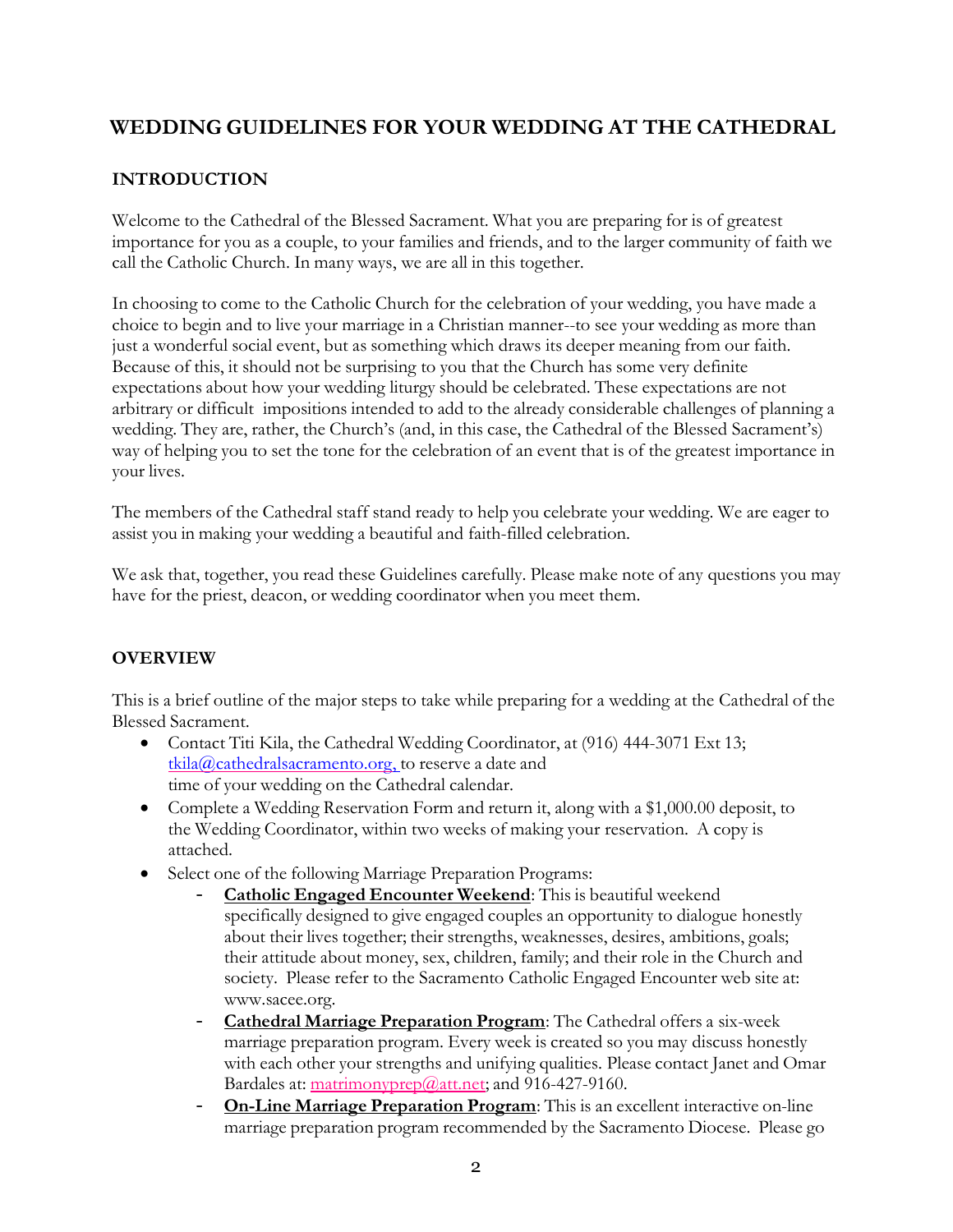to: [www.catholicmarriageprep.com](http://www.catholicmarriageprep.com/) out of the Diocese of Colorado Springs

• Contact Rex Rallanka, Director of Music, about the music for your wedding: 916-572-2161 (cell)[;rrallanka@cathedralsacramento.org.](mailto:rrallanka@cathedralsacramento.org)

## **POLICIES AND PROCEDURES**

#### Who May Officiate?

The priests and deacons assigned to the Cathedral of the Blessed Sacrament usually officiate at the wedding. Priests and deacons from another parish or diocese may also officiate at your wedding. If the priest or deacon is not of the Cathedral parish, he will be given a Delegation to Officiate letter. If he is from another diocese, he must also obtain from his Bishop a Letter of Good Standing, and send it to the Wedding Coordinator.

#### Planning the Ceremony

### 1. Selection of Time and Date

Weddings at the Cathedral are normally celebrated on Saturdays. Due to the Cathedral Mass and Confession schedule on that day, the following choices are available: 11:30 a.m., 2:00 p.m., or 6:30 p.m. A Friday afternoon wedding is also possible.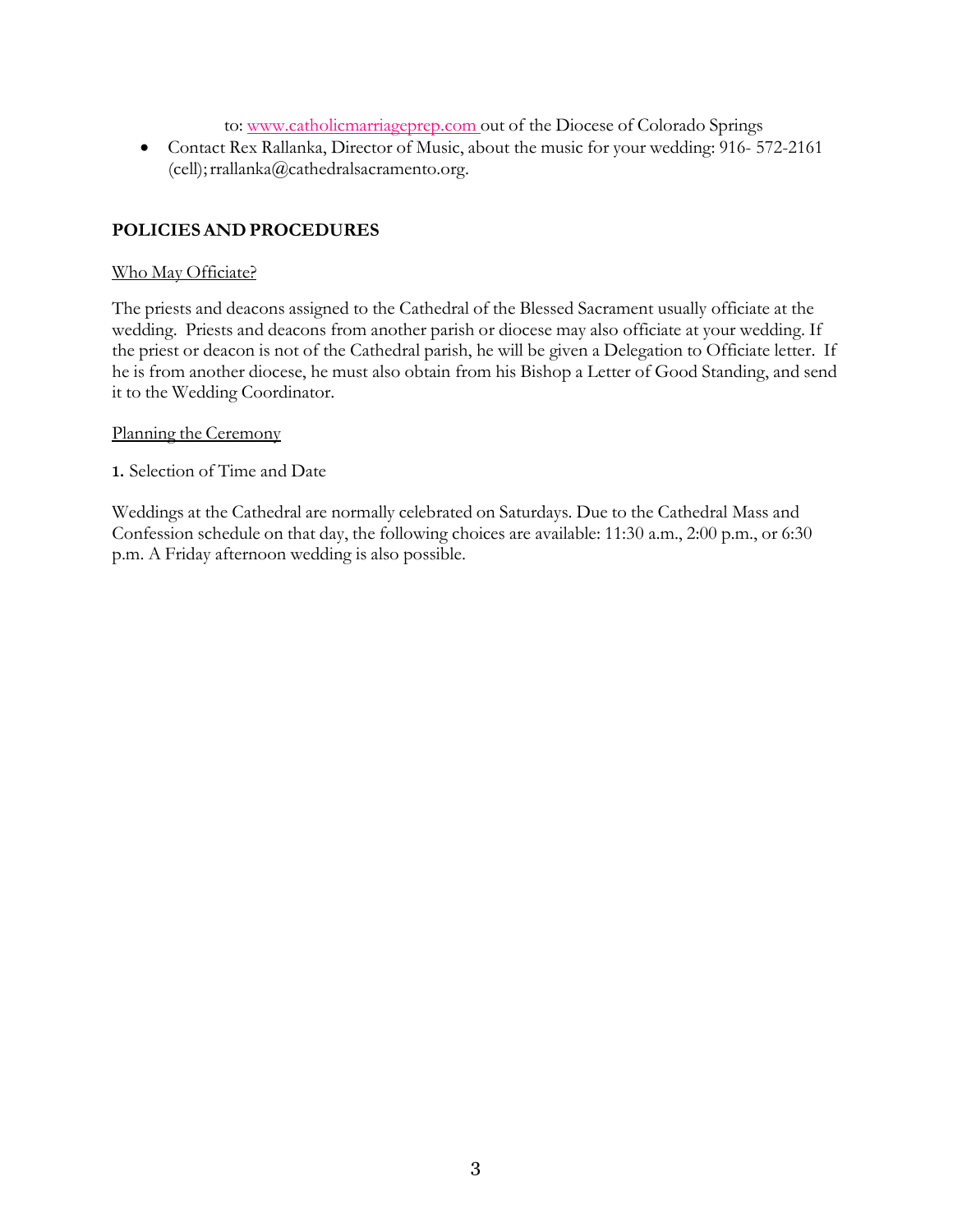### 2. Rehearsals

Rehearsals are normally conducted on Thursday or Friday at the following times: 4:00 p.m., 5:00 p.m., or 6:00 p.m. The rehearsal usually takes one hour. The rehearsal dates and times are arranged with the Wedding Coordinator. Rehearsal times requested on the wedding form are tentative until confirmed with the Wedding Coordinator. We ask couples to be flexible with their scheduled rehearsals.

**It is important that you arrive on time for your rehearsal, and remind all members of your wedding party to do the same. Since the Cathedral calendar is routinely crowded, your rehearsal must start and end on time. All participants in the rehearsal are asked to dress appropriately.**

### 3. Liturgy

A wedding is first and foremost a liturgical celebration of the Catholic Church, not just a personal or family event. The months before your wedding are an ideal time to pray together, and to talk about the place of God in your new life together.

The Rite of the Roman Catholic Church is used at the Cathedral of the Blessed Sacrament. According to Catholic theology, the bride and groom administer to each other the Sacrament of Matrimony. The priest or deacon is the witness of the Church to this Sacramental Action. There are three types of wedding liturgies:

- a. The Order of Celebrating Matrimony within Mass between two Catholics,
- b. The Order of Celebrating Matrimony without Mass between a Catholic and a non-Catholic Christian,
- c. The Order of Celebrating Matrimony between a Catholic and a Catechumen or a Non-Christian.

In planning your wedding, you have the opportunity to select those prayers, scripture readings, blessings, and cultural practices which best express your desire for God in your lives, and the support of your community.

To aid in this planning, we use the booklet, *Together for Life*, by Msgr. Joseph M. Champlin (Ave Maria Press, Notre Dame, Indiana). The Wedding Coordinator will give you a copy at your first meeting.

### NecessaryDocuments

The following documents must be in the Cathedral Parish Office at least **three months** before your wedding. Please send them as soon as feasible:

1. Baptismal Certificates for both bride and groom

A baptismal certificate, issued within the last six months, MUST be obtained from the church where you were baptized. Those baptized in another Christian Church or denomination also need a current Baptism Certificate if one exists.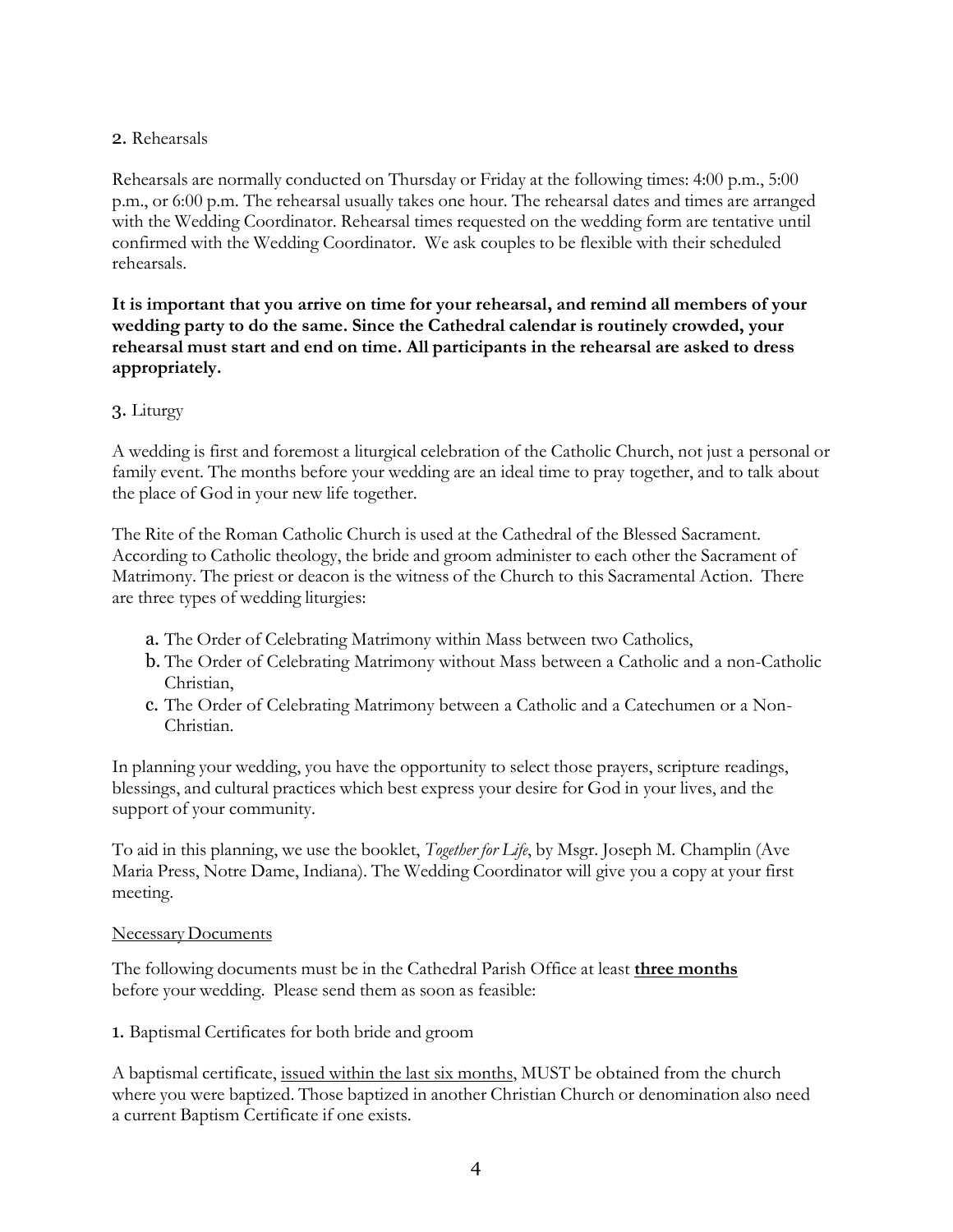### 2. Form A – Personal Testimony Form

Each of you must complete as much of a Form A as you can. A copy is attached. A deacon will contact you to schedule a convenient day and time to meet and complete your Form A's.

## 3. Form B – Testimony of Parent or Relative

Form B is the testimony from a parent, relative, or close friend that each of you is free to get married; and that each of you are mature and knowledgeable to enter into the Sacrament of Matrimony. A copy is attached. Two Form B's must be submitted by the bride, and two by the groom. The same two people can provide the Form B's for each of you if they know each of you well.

### 4. Canonical Form

When either the bride or the groom is not a baptized Catholic, it is necessary to obtain special permission or dispensation from the Diocesan Marriage Tribunal before a marriage may take place. The deacon preparing you will explain this, and assist in obtaining whatever is necessary. A copy is attached.

### 5. Marriage License

You must have a California Marriage License. You can apply for the marriage license at the Sacramento County Recorder's Office within ninety (90) days before your wedding. It expires if older than 90 days before your wedding.

### Diocesan Marriage Preparation Programs

You must complete one of the following four marriage preparation programs:

- a. **Catholic Engaged Encounter Weekend**: This is a beautiful weekend specifically designed to give engaged couples an opportunity to dialogue honestly about their lives together; their strengths, weaknesses, desires, ambitions, goals; their attitude about money, sex, children, family; and their role in the Church and society. Please refer to the Sacramento Catholic Engaged Encounter web site at: [www.sacee.org.](http://www.sacee.org/)
- b. **Cathedral Marriage Preparation Program**: The Cathedral offers a six-week marriage preparation program. Every week is created so you may discuss honestly with each other your strengths and unifying attributes. Please contact Janet and Omar Bardales at: matrimonyprep@att.net; and 916-427-9160
- c. **On-Line Marriage Preparation Program**: This is an excellent interactive on-line marriage preparation program recommended by the Sacramento Diocese. Please go to: [www.catholicmarriageprep.com](http://www.catholicmarriageprep.com/) out of the Diocese of Colorado Springs.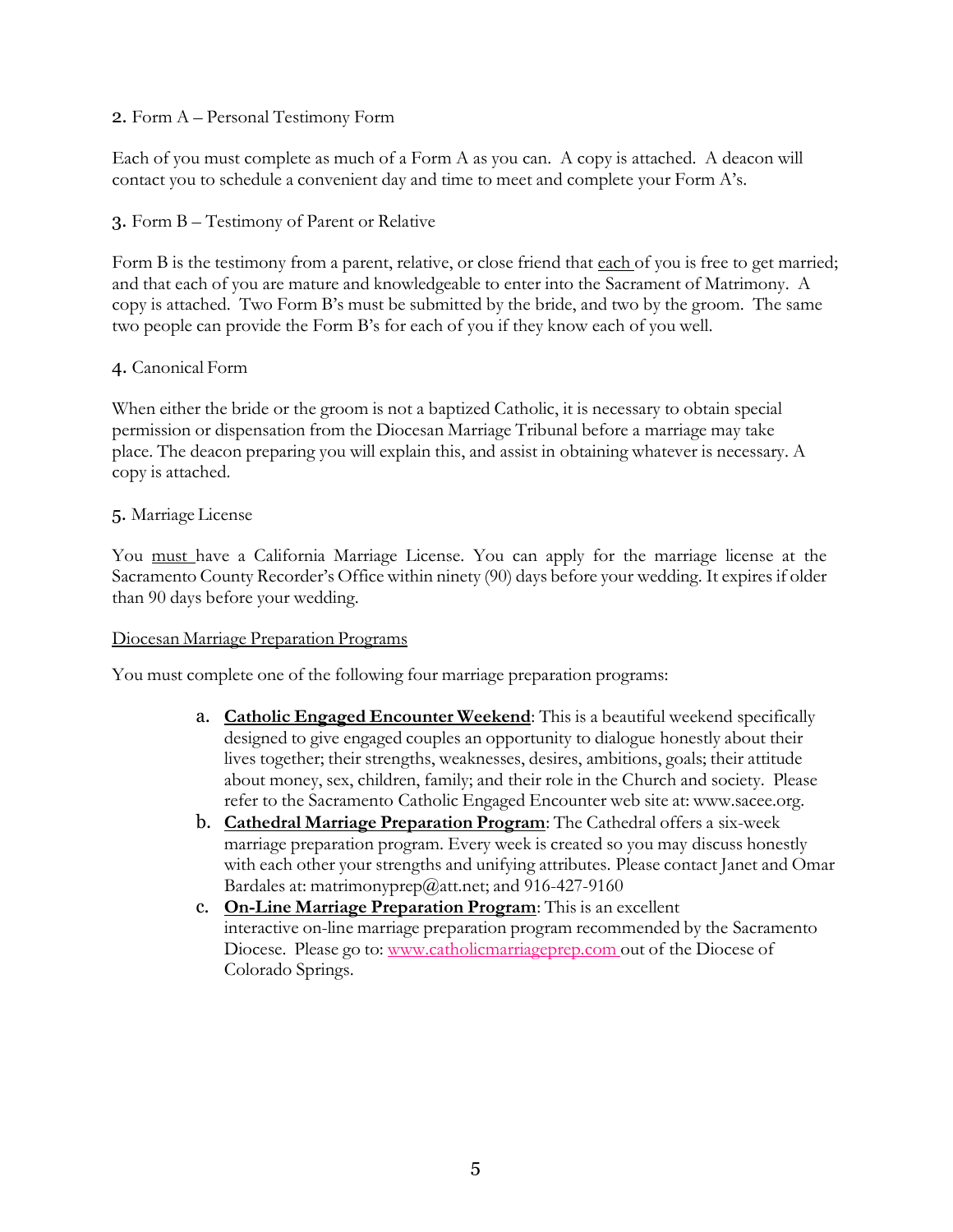### Parking

The Cathedral does not have a parking lot, but there are three public parking lots close by. They all charge parking fees.

1. City parking lot on 10<sup>th</sup> and L Street, with entrance on 10<sup>th</sup> Street.

2. City parking lot on 11<sup>th</sup> Street between I Street and J Street.

### Bride's Room

A room is available in the Lower Level of the Cathedral 30 minutes before the wedding for the dressing convenience of the bride and her bridesmaids. Please call Titi Kila, the Wedding Coordinator, at (916) 444-3071 Ext 13, if you plan to use this room. Also, please tell your wedding coordinator at the rehearsal if you plan to use this room.

### **Photography**

Photographs may be taken during the ceremony. Photographs are usually not permitted in the Cathedral PRIOR to the ceremony due to a conflict with the prior wedding. Prior to the ceremony, photographs may be taken outside. You may take pictures AFTER the ceremony inside the Cathedral if time permits. For the entrance procession, your photographer or videographer may stand at the side of the aisle or in the choir loft. No photographer or videographer is allowed on the steps surrounding the altar which is marked red on the diagram, since this area is the Sacred Sanctuary. No flash photography or lights during the wedding ceremony.

## **MUSIC FOR YOUR WEDDING**

Music for your wedding will be provided by musicians of Cathedral Music Ministry and preferred instrumentalists arranged through the Director of Music.

If your wedding is a Mass (eg. no communion), the Cathedral Organist and a Cathedral Cantor are required to sing for the Mass.

As this is a Cathedral, the mother church for the Diocese of Sacramento, all music for your wedding must be sacred and religious in nature. Instrumental music is taken from a Classical genre which is appropriate for the Cathedral worship space. Most popular or secular music is more appropriately reserved for the reception. Recorded music is not allowed at the Cathedral.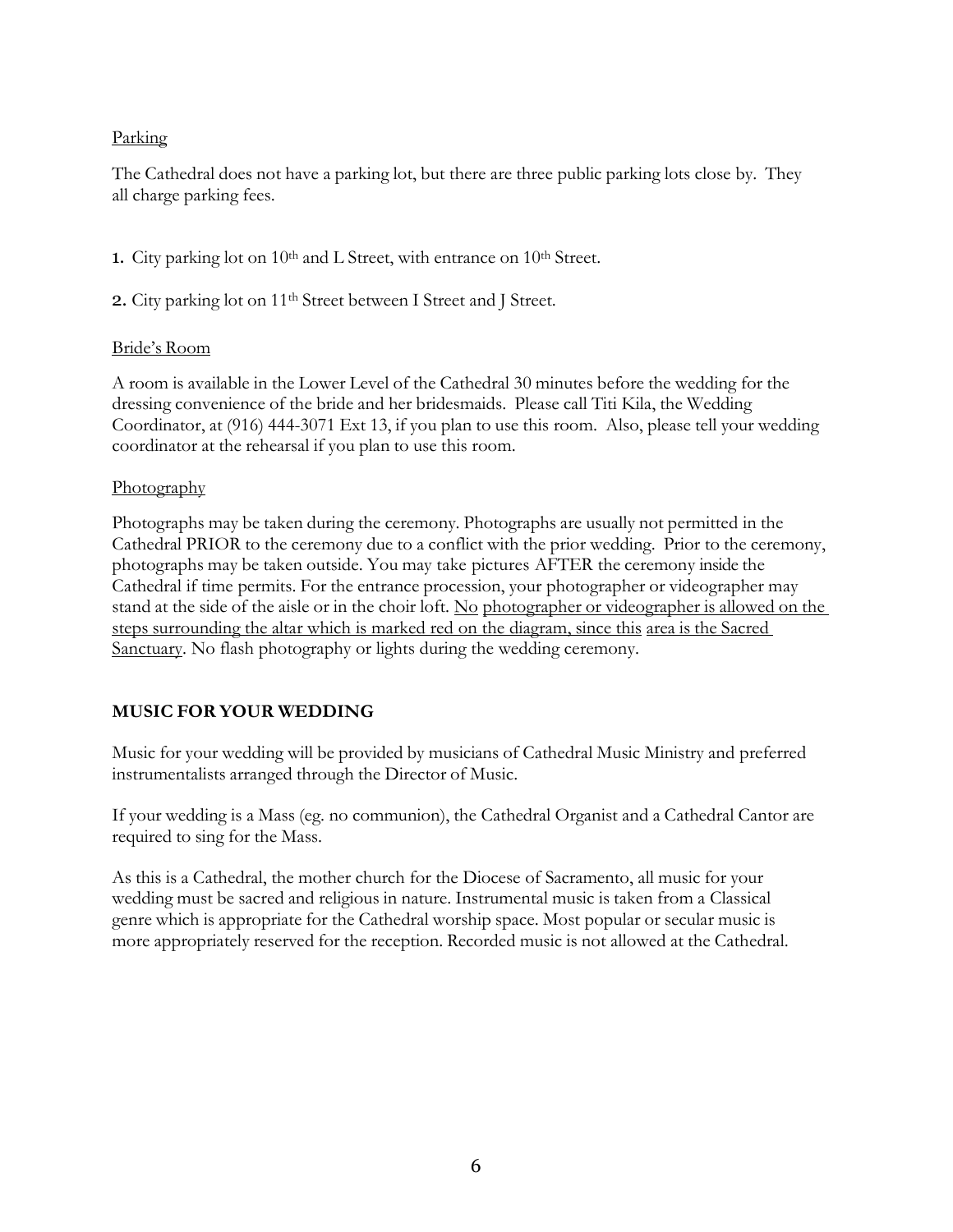You will find a list of suggested music on pages 8-10. A Wedding Music Planner sheet is on page 11.

At least two months before your wedding, please mail or scan/e-mail your Wedding Music Planner sheet to the Director of Music at: Cathedral of the Blessed Sacrament, 1017 11<sup>th</sup> Street, Sacramento, CA 95814; or [rrallanka@cathedralsacramento.org.](mailto:rrallanka@cathedralsacramento.org) Should you need assistance in your music planning, the Director of Music is available to meet with you. You may call him at (916) 572-2161 (cell), to schedule an appointment or if you have any further questions.

All fees for Cathedral musicians are included in the church fee.

## **FLOWERSAND DECORATIONS**

The beauty of the Cathedral, in many ways, makes flowers and decorations unnecessary, even superfluous, so, you can have a nice savings while still having a beautiful environment. Decorations should reflect simplicity and not interfere with the liturgy; therefore, flowers are not placed on the altar itself. Flowers may be placed off-center on the sides of the altar and/or in front of the ambo on the floor. Flowers and stands are

not to exceed the height of the altar nor should they dominate the sanctuary area. The altar is 3 feet in height and the ambo is 3.5 feet in height. Please note, in regard to weddings held during Lent, it is contrary to the penitential spirit of the Season of Lent to have elaborate weddings or lavish decorations.

To preserve the Cathedral furniture, no staples, wire, or tape may be attached to the pews. Pew bows may be placed with rubber bands. There are 22 pews down the main aisle, with 21 full pews; the first pew is indented. The neck of the pew is 13.5 inches around, and it is 34" from the neck of the pew to the floor.

The Cathedral has six candles on the sides of the altar. These are the ONLY candles to be used.

The use of RICE, BIRDSEED, OR FLOWER PETALS, within or outside of the Cathedral, is considered a safety hazard and is **never allowed**. The Cathedral will be used by many people after the bridal party and wedding guests have departed.

Because the Cathedral is the mother church of the Diocese of Sacramento, many Diocesan events are held at the Cathedral. The environment (flowers, draping, etc.) and furniture (candles, font, ambo, etc.) in the church are not to be moved nor removed.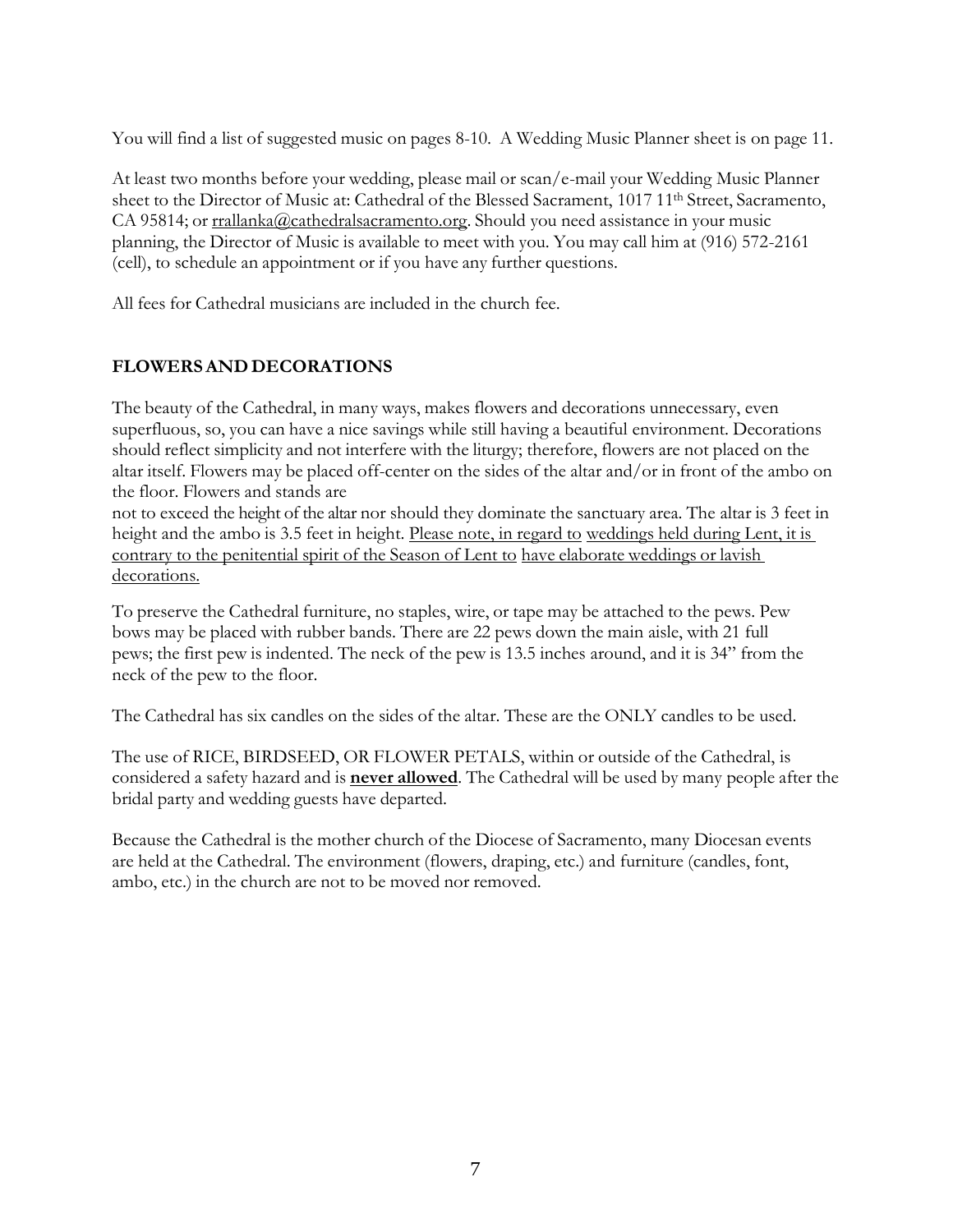### **WEDDING FEES**

We make every effort to keep fees very reasonable for the privilege of being married in the Cathedral of the Blessed Sacrament. Many hours are involved, by well-trained experts, in making sure you have a beautiful wedding. To help with cost containment, the priest does not receive or expect any income from your wedding.

The fee for the Cathedral is \$2,500.00, payable in two payments. A \$1,000.00 deposit is due within two weeks of reserving a date for the Cathedral. The balance of \$1,500.00 is due three months prior to the wedding.

If you cancel your wedding more than 12 months before the scheduled date, you will receive a 100% refund of your deposit. If you cancel your wedding between six and 12 months prior to the wedding date, a cancellation fee of \$950.00 will be charged because it is unlikely that another wedding can be scheduled on your date. Any money paid-to- date in excess of \$950.00 will be returned to you. No refunds will be made for cancellations within six months of the wedding date. After two rescheduled dates, the deposit and date are forfeited.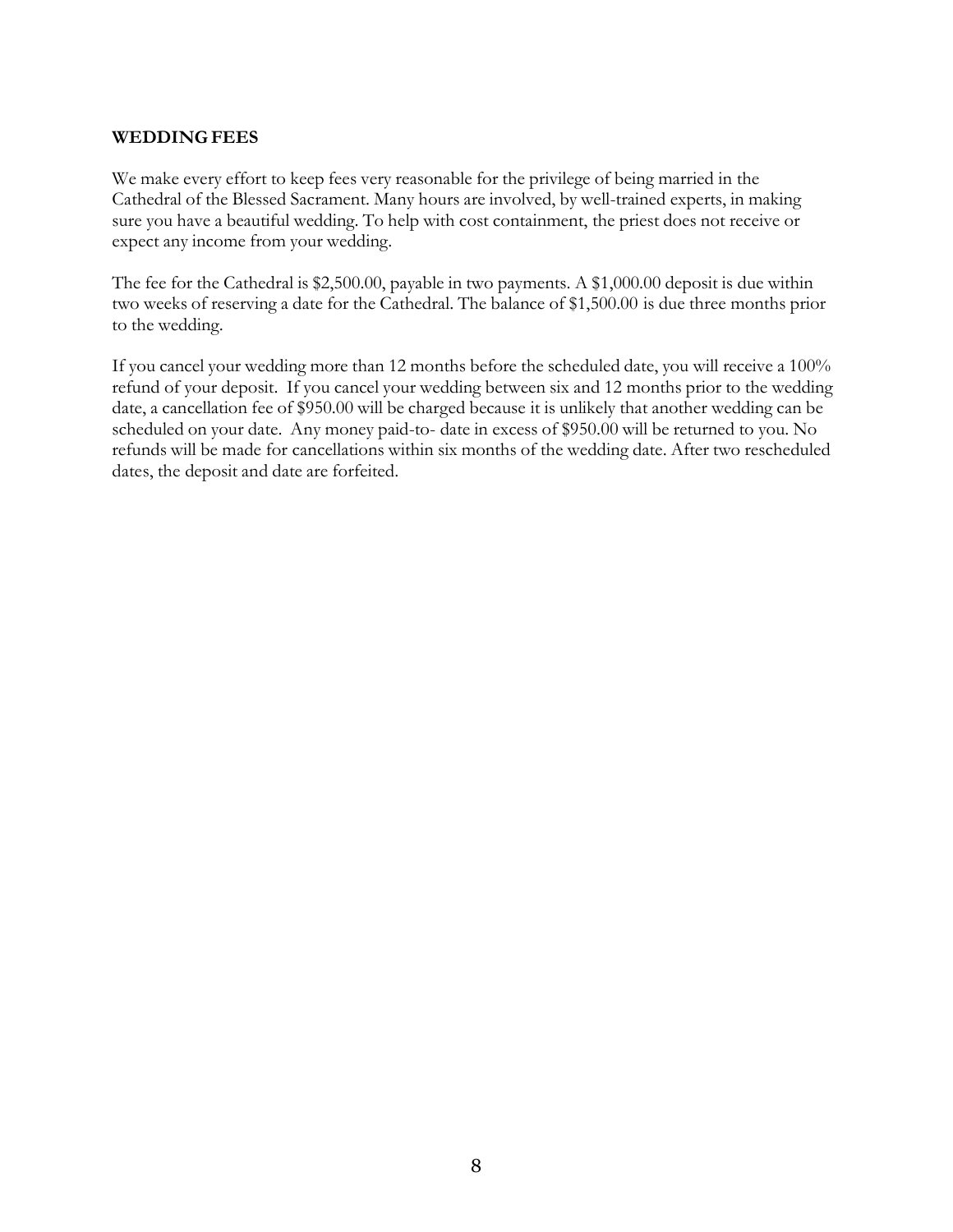### **WEDDING MUSICREPERTOIRE**

#### **Prelude**

Organists/Instrumentalists will play 15-20 minutes of Classical wedding repertoire. Unless there are specific requests, music for the prelude will be determined by the instrumentalists.

### **Procession of the Wedding Party**

*Air from "Water Music"* by George Handel *Air on the G String* by J.S. Bach *Canon in D* by Johann Pachelbel *Jesu, Joy of Man's Desiring* by J.S. Bach *Sheep May Safely Graze* by J.S. Bach *Trumpet Tune* by Henry Purcell *Trumpet Voluntary* by John Stanley *Rhosymedre* by R. V. Williams *Rigaudon* by Georg Böhm

### **Procession of the Bride**

*Bridal March* by Wagner *Canon in D* by Pachelbel *Overture from "Fireworks Music"* by Handel *Prince of Denmark's March* by Stanley/Clarke (also appropriate for Recessional) *Prelude from "Te Deum"* by Charpentier (also appropriate for Recessional) *Rigaudon* by Campra (also appropriate for Recessional)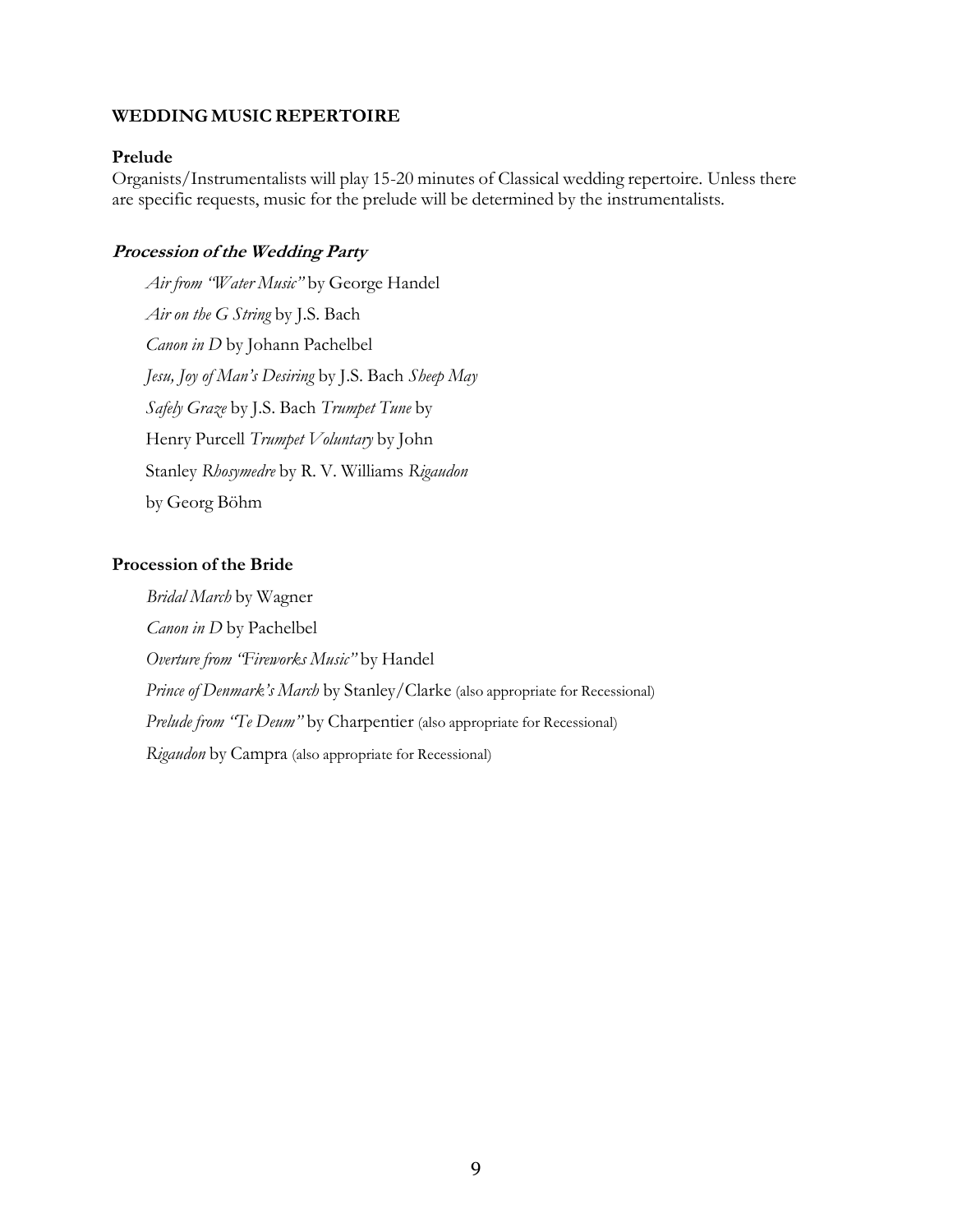**Responsorial Psalm** (may also be sung bilingually and in Spanish) Psalm 33: "The earth is full of the goodness of the Lord." Psalm 34: "Taste and see the goodness of the Lord." Psalm 103: "The Lord is kind and merciful." Psalm 128: "Blessed are those who fear the Lord." Psalm 148: "Let all praise the name of the Lord.

#### **GospelAcclamation/Alleluia**

*Celtic Alleluia* by O'Carroll *Chant Alleluia* (verse may be sung in Spanish) Gospel Acclamation by Cesáreo Gabaráin (Spanish) *Lenten Gospel Acclamation* by Owen Alstott (for weddings during the Lenten season) *Alabanza a ti* by Andrea Johnson (for Spanish weddings during the Lenten season)

#### **Preparation of the Gifts** (Wedding Mass only)

*The Call* by R. V. Williams *The Gift of Love* by Hal Hopson *I Have Loved You* by Michael Joncas *The King of Love My Shepherd Is* (tune: St. Columba) *Lord, You Have Come/Pescador De Hombres* (may be sung bilingually and in Spanish; also appropriate for Communion) *Ubi Caritas* by Bob Hurd (may be sung bilingually and in Spanish; also appropriate for Communion)

#### **Eucharistic Prayer Acclamations** *(Wedding Mass only)*

*Chant Mass* (English or Latin) *Mass of Creation* by Marty Haugen

*Heritage Mass* by Owen Alstott *Misa Melódica* by Alejandro Mejía (Spanish)